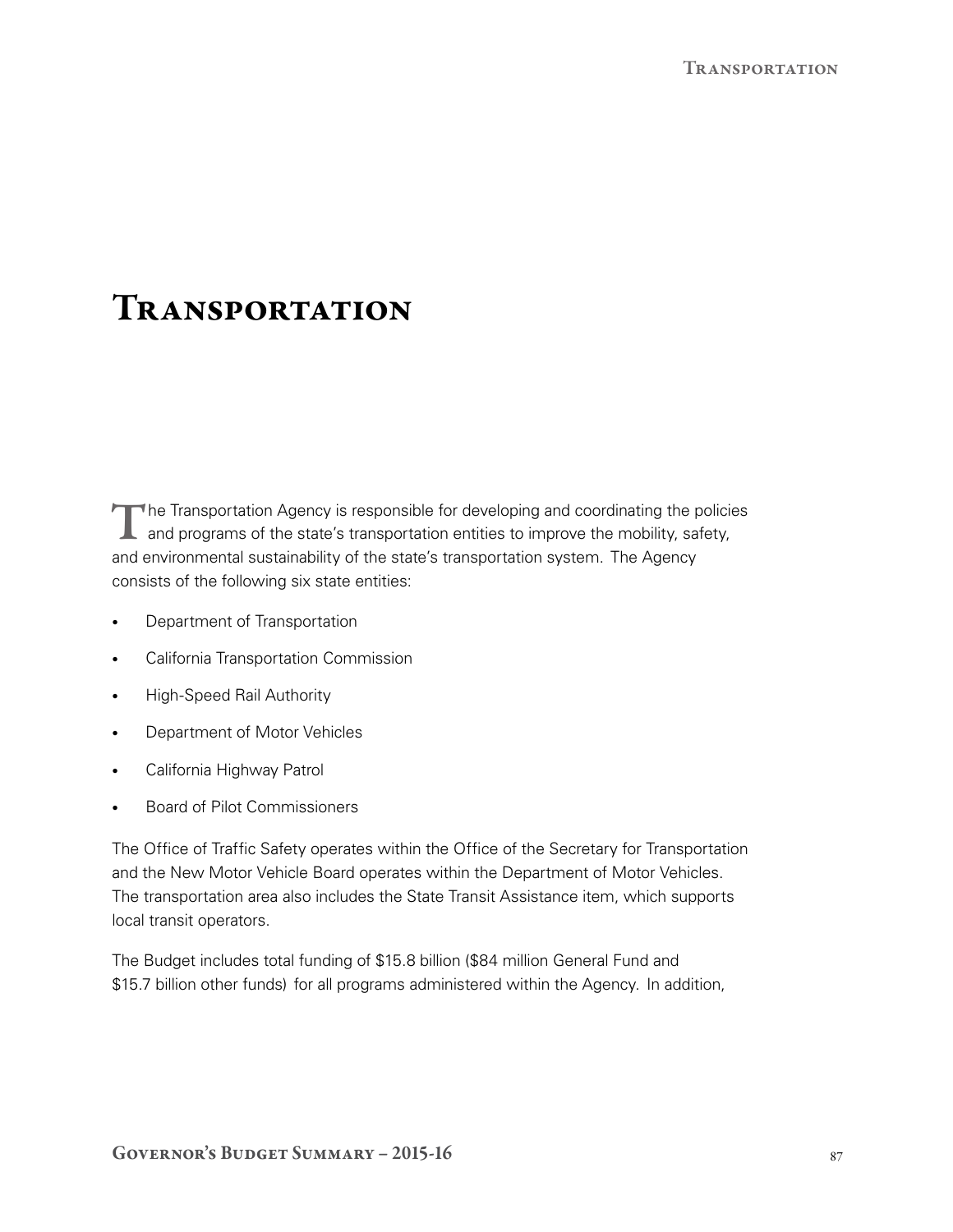the Shared Revenues budget in the General Government area allocates over \$1.4 billion in fuel excise tax to cities and counties for local streets and roads.

# The Future of State Transportation Infrastructure

California has a vast state transportation infrastructure, which includes 50,000 lane miles of state and federal highways, 304,000 miles of locally owned roads, operation of three of the top five Amtrak intercity rail services in the nation (nearly 900 miles of track), and numerous transit systems operated by 180 local transit agencies. Efficient operation of this vast network is vital to the state's continued economic growth and serves much of the country, with nearly 20 percent of the goods imported to the United States moving through California ports, highways, and railways. Bottlenecks in the state's trade corridors constrain economic growth and reduce quality of life, as Californians spend hundreds of hours in traffic.

The Administration has been working toward building a robust, multi-modal, and sustainable transportation infrastructure by advancing high-speed rail and creating new funding programs for transit, bicycling, and walking. However, the state continues to face ongoing funding challenges in the tens of billions of dollars for the maintenance and repair of core infrastructure—state highways, roads, and bridges.

While Proposition 1B, The Highway Safety, Traffic Reduction, Air Quality, and Port Security Bond Act of 2006, provided \$20 billion for transportation infrastructure, it largely focused on capacity, local streets and roads, and transit. Repair and maintenance of the state highway system has largely been overlooked. Of nearly \$11.5 billion in ongoing transportation revenues available for the state's transportation infrastructure, about 70 percent is devoted to local streets and roads, transit, capacity expansions, and debt service. As a consequence, the state's highway system has deteriorated over time.

### Transportation Infrastructure

The following summarizes existing funding and recent efforts to address the state's aging transportation infrastructure:

Local Roads—Cities and counties receive a portion of state fuel excise tax revenues (\$1.6 billion) and federal fuel excise tax revenues (\$1.5 billion) to fund maintenance and some capacity projects. In the last decade, local governments also benefited from one-time funds totaling over \$3 billion from Proposition 1B. Similarly, local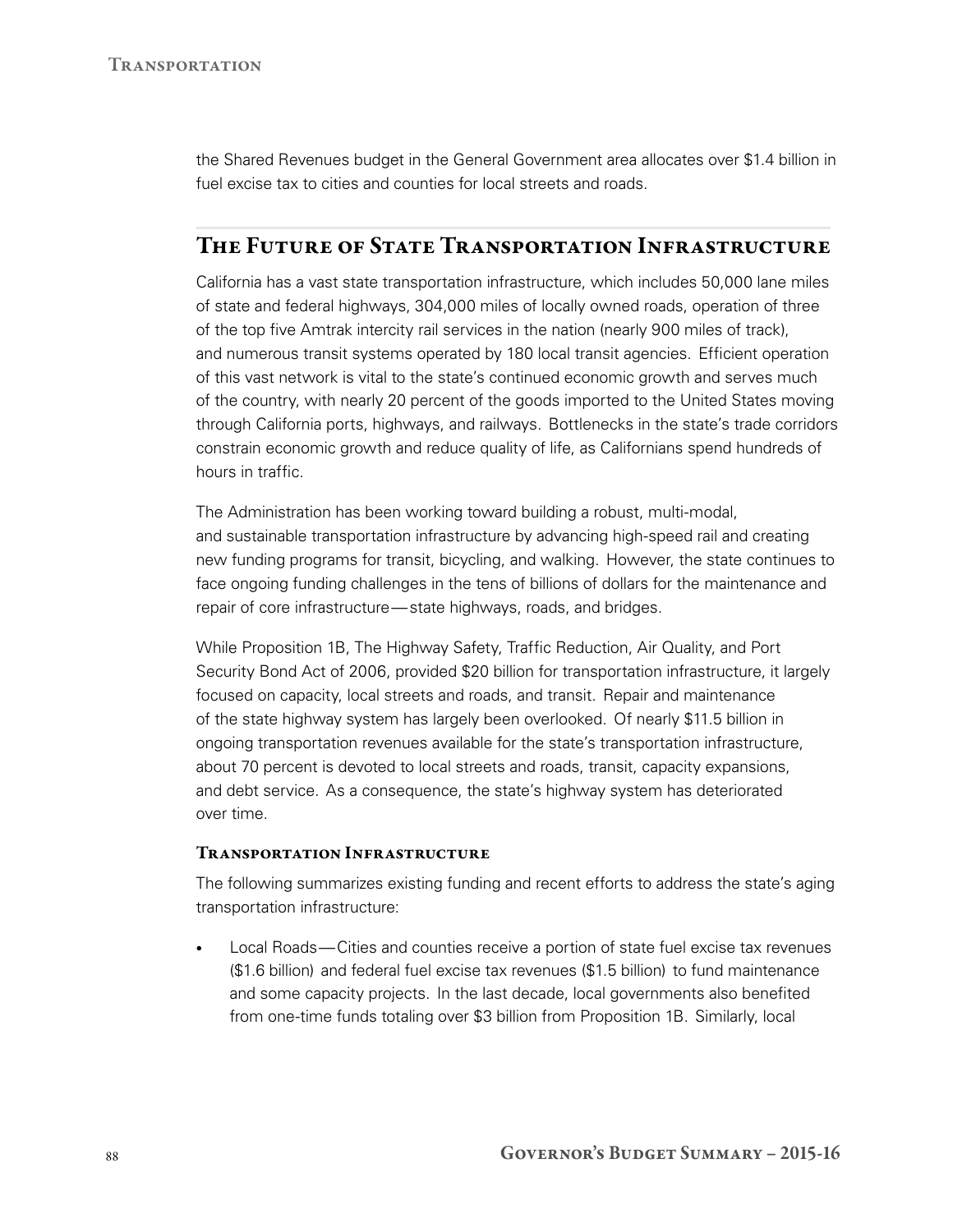**TRANSPORTATION** 

agencies received \$1.6 billion for local road projects from the American Recovery and Reinvestment Act of 2009 (ARRA). Additionally, since the late 1980s, counties have passed local sales tax measures to supplement state and federal funding for local roads and state highway expansions within their jurisdictions. There are currently 19 of these "Self‑Help" counties and as of 2014 their measures provide an additional \$3.8 billion annually for local transportation purposes. Additions to the state highway system, funded by these counties, also increase the pressure associated with unfunded state maintenance costs.

- Public Transportation—Current investments in local transit, which include operations, maintenance, and capital improvements, now total nearly \$400 million annually from the diesel sales tax. In addition, a quarter‑cent sales tax is directed to local transit, providing nearly \$1.7 billion annually. Cap and Trade funds provide an ongoing share of annual revenues to public transportation. This includes:
	- 25 percent for the high-speed rail project.
	- • 5 percent to local transit agencies for operational improvements.
	- • 10 percent in competitive grants for state or local transit improvement projects.
	- 20 percent for affordable housing and other development that support transit ridership.

Public Transportation also benefited from one‑time funding from Proposition 1B, providing a total of \$5.3 billion. Similarly, \$1.1 billion in ARRA funding went to fund local transit projects. Proposition 1A, passed in November 2008, provided nearly \$10 billion in bond funds toward construction of a high-speed rail system, including early bookend improvements benefiting regional rail services and other rail and transit improvements.

- Capacity—In addition to the state's share of annual funding dedicated to transportation projects that increase state highway and intercity rail capacity (over \$300 million), Proposition 1B also provided one-time funding for increasing corridor mobility (\$4.5 billion), widening State Route 99 (\$1 billion), expanding trade corridors (\$2 billion), and completing other capacity projects programmed in the State Transportation Improvement Program (\$2 billion).
- Highway Repairs and Maintenance—Aside from the average annual state share of federal and state fuel excise taxes (\$2 billion), a relatively small portion of other one‑time funding has gone to the repair/rehabilitation and maintenance of pavement,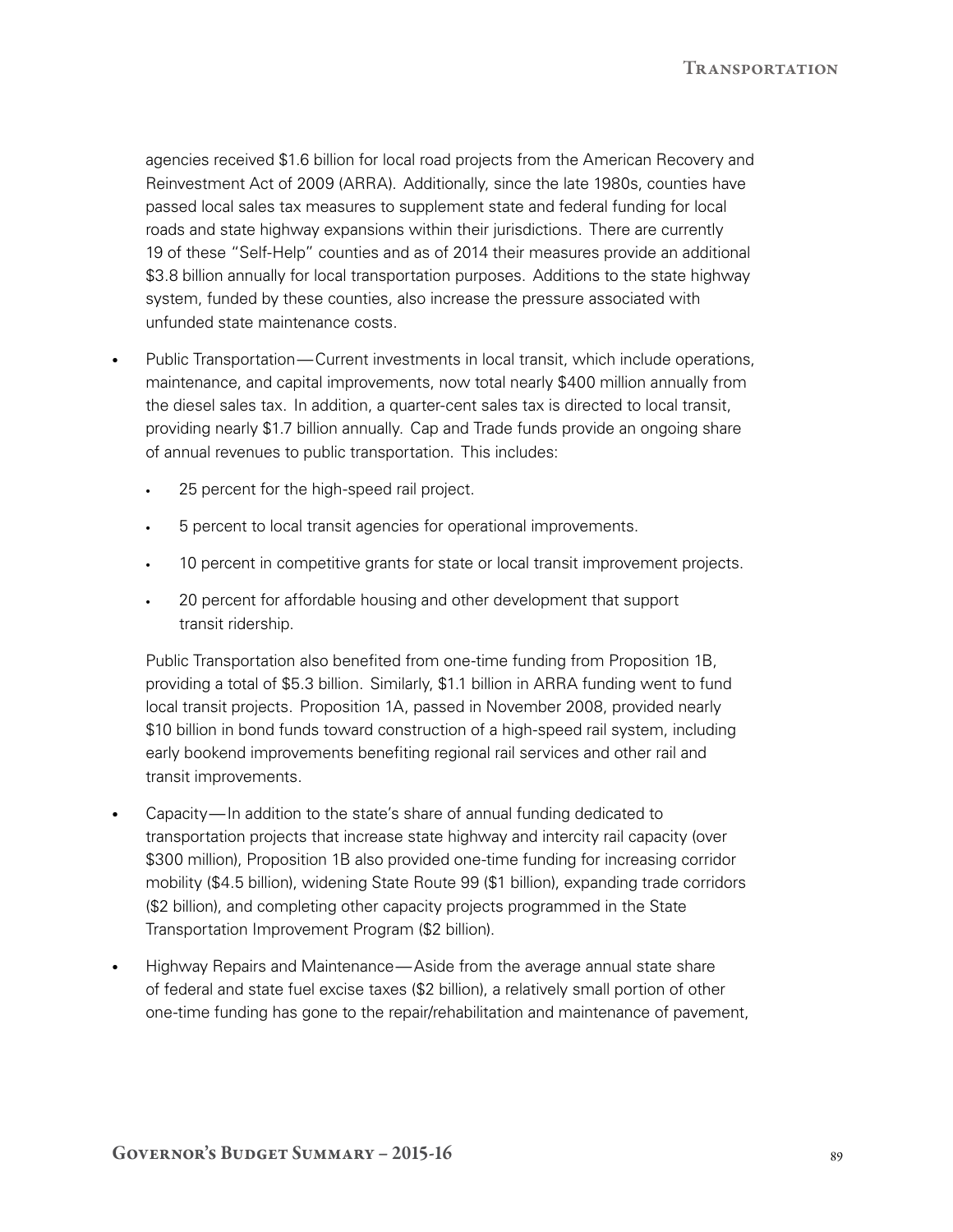culverts, and bridges. The state's share of ARRA funding for maintenance and repair projects on the state highway system was just \$964 million—only 26 percent of the total awarded to California. An early loan repayment in 2014 provided \$127 million for highway maintenance and repairs, and Proposition 1B provided \$500 million for the State Highway Operation and Protection Program (SHOPP). In comparison, the 2013, 10‑Year SHOPP identified annual needs of \$8 billion, \$6 billion of which is currently unfunded. The state also spends approximately \$1.5 billion annually for routine maintenance of pavement, roadsides, sound walls, landscaping, litter removal, rest stops, and other facilities.

## Financing Challenges

As mentioned above, annual maintenance and repair needs on the state's highway system are significantly more than can be funded within existing resources, with a current identified gap in the SHOPP of \$6 billion annually. Efforts at converting California vehicles to sustainable fuel sources have continued to be successful in terms of both reduced greenhouse gas production and increased fuel efficiency. However, one consequence of reduced fuel consumption and an increase in the number of electric vehicles is lower long‑term fuel excise tax revenues—the state's primary source of funding for the maintenance and repair of its transportation infrastructure. In considering new funding sources, the state must focus funding on the priorities that are the state's core responsibility—maintaining and operating the state's network of highways and interstates, and improving the highest priority freight corridors. Additional borrowing through bonds would not be appropriate, not only because the funding gap is an ongoing one, but also because roughly one out of every two dollars spent on bond-funded infrastructure goes to pay interest costs rather than construction costs, and currently 9 percent of total transportation revenues are spent on debt service.

The state has already started to explore new and expanded financing strategies for the state's ongoing maintenance and repair needs, including:

• Road Usage Charge Pilot Program—The Budget proposes five positions and \$9.4 million in State Highway Account funding to implement a Road Usage Charge Pilot Program pursuant to Chapter 835, Statutes of 2014 (SB 1077). The purpose of this pilot program is to explore a potential mileage‑based revenue collection system, or Road Usage Charge, to support maintenance and operations of California's roads and highways as a possible replacement to the gasoline tax system currently in place. A final report and recommendations, based on the results of the pilot, is due no later than June 30, 2018.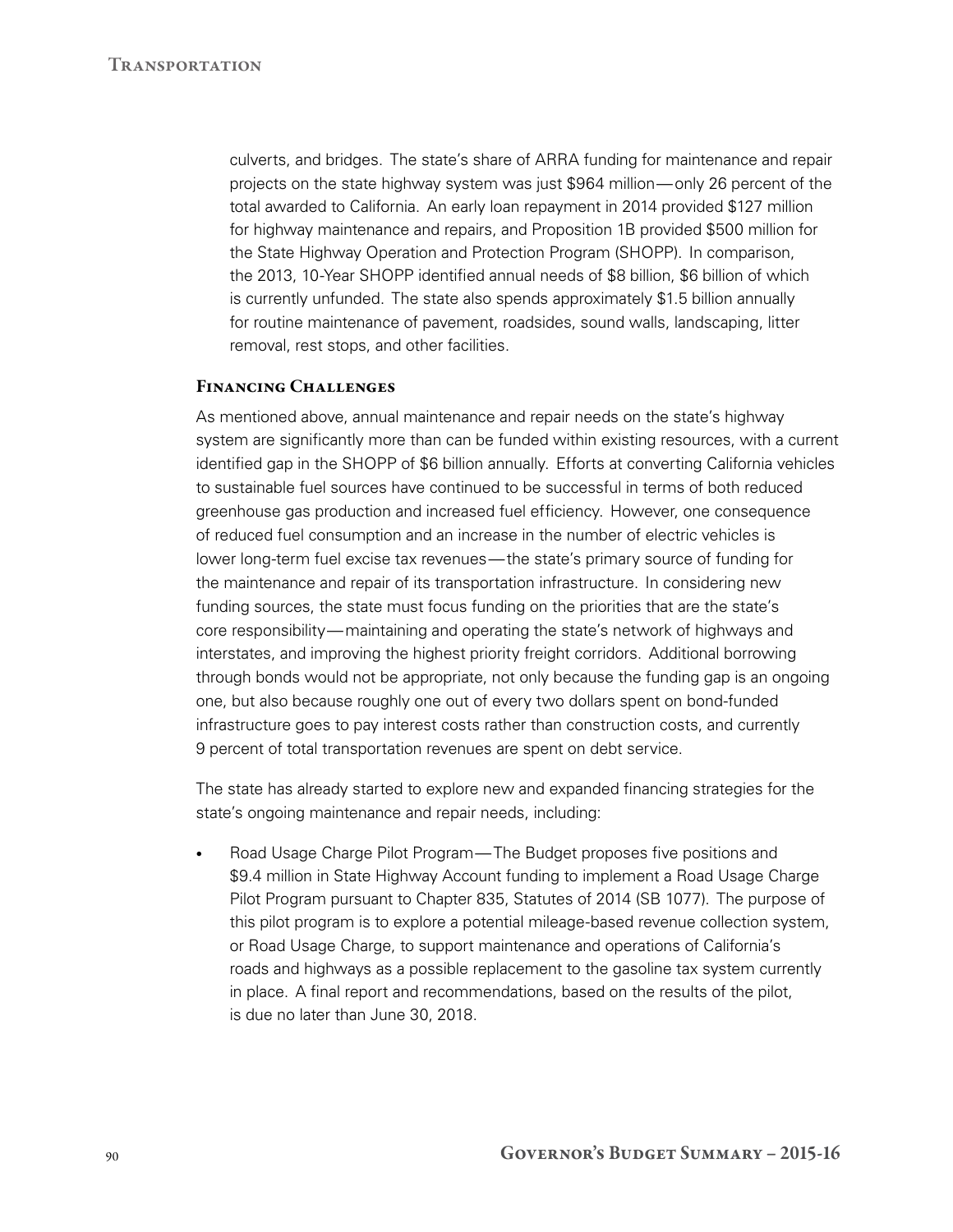**TRANSPORTATION** 

Toll Roads—The state highway system currently includes high-occupancy vehicle lanes, the access to which is limited during rush hours to only those vehicles with two or more passengers. This often leaves unused capacity in these lanes. By converting these lanes to high-occupancy toll lanes and opening these lanes to paying drivers, the state is able to better maximize capacity as well as generate additional revenues. Legislation is proposed that will restore authority for new high-occupancy toll lane projects, including conversions of existing high-occupancy vehicles lanes to toll lanes. This legislation will expand the authority of the California Transportation Commission to approve these lanes.

These funding strategies alone are not sufficient to address the state's ongoing maintenance and repair needs. The state must consider other funding options to provide for the long-term sustainability of the state's core highway system. The solution must address the deferred maintenance needs of the highway system, key freight corridor investments, and include an ongoing pay‑as‑you‑go funding structure that aligns funding with use of the system. Existing authority for local revenues can, and does, help address local preservation shortfalls for roads and transit. As such, new local-option revenues should also be considered for these investments. As the state explores options for maintaining state highways and investing in key trade corridors, it is appropriate to consider the weight of vehicles, which is directly related to the wear and tear on the state's highway system.

## DEPARTMENT OF TRANSPORTATION

The Department of Transportation (Caltrans) must be run as efficiently as possible to maximize the benefits from transportation funding. Starting in 2012, the state began a multi-year effort to review all of Caltrans' programs, streamline operations, and maximize efficiency. To date, the Rail, Local Assistance, Planning, Aeronautics, Capital Outlay Support‑Project Direct, and Legal programs have been reviewed, and the Maintenance program will be reviewed for the 2016‑17 Budget.

Two initiatives, led by the Transportation Agency, have directed efforts to improve the productivity, sustainability, and accountability of state transportation policies and practices. The first effort resulted in a comprehensive report from the State Smart Transportation Initiative (SSTI) that recommended that Caltrans modernize its mission, strengthen management and performance, and match investments and resources to the state's policy goals. The second effort was to convene the California Transportation Infrastructure Priorities workgroup to prioritize transportation investments and explore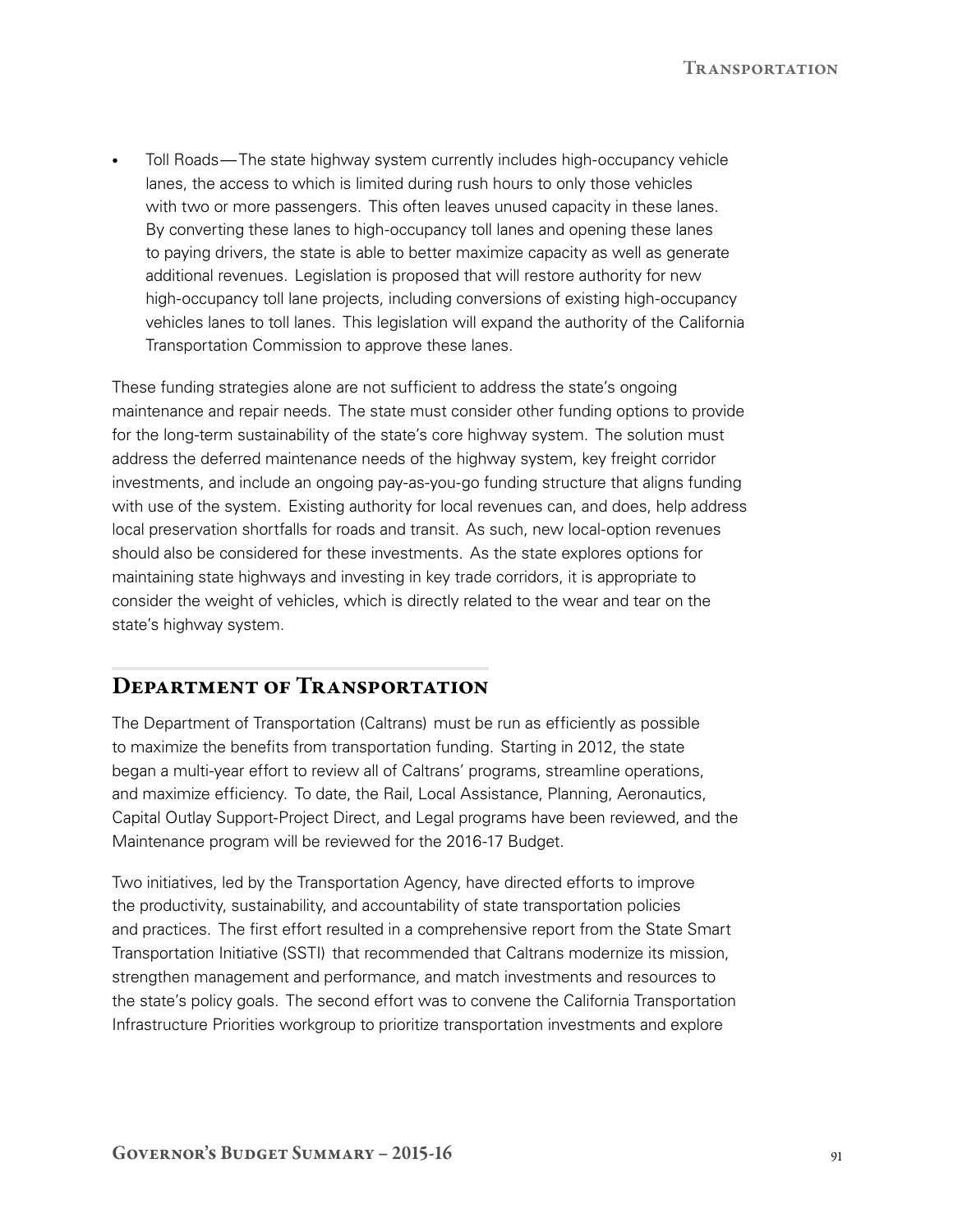pay‑as‑you‑go funding alternatives to address the state's infrastructure needs. Based on efforts from these initiatives, Caltrans has reshaped its mission providing a foundation to improve the productivity, sustainability, and accountability of state transportation policies and practices. The Transportation Agency and Caltrans are committed to modernizing the Department and addressing these challenges. These efforts can be characterized in three major areas: environmental sustainability, operational efficiencies, and effective project planning.

## Environmental Sustainability

The Administration has made significant progress in recent years toward achieving improved multi-modal choice and better transportation system integration:

- In 2012, appropriating \$4.7 billion in Proposition 1A funds for high-speed rail and public transportation improvements.
- In 2013, establishing the Active Transportation Program and programming over \$350 million to date in funds for bicycle and pedestrian facilities throughout California.
- In 2014, investing \$180 million Cap and Trade auction revenue in sustainable communities, public transit, and active transportation improvements with an additional \$250 million allocated to high-speed rail. Given the importance of these investments in reducing greenhouse gases, 25 percent of future proceeds are devoted to advancing the high‑speed rail project and 35 percent is dedicated to the other public transit‑related initiatives.

Other environmental sustainability activities include:

- Advanced Mitigation—Without the addition of new resources, Caltrans is implementing an Advanced Mitigation Program that will facilitate the purchase or construction of mitigation projects on a regional scale to offset impacts of construction and rehabilitation of the state transportation system. Directing funding in advance to mitigation projects can reduce project delays and mitigation costs, and improve environmental outcomes.
- Drought Management—Caltrans is responsible for 31,000 acres of highway landscaping. Caltrans has implemented a number of water conservation measures to respond to the severe drought in California, including the addition of smart irrigation controllers and shifting to the use of more drought tolerant plants.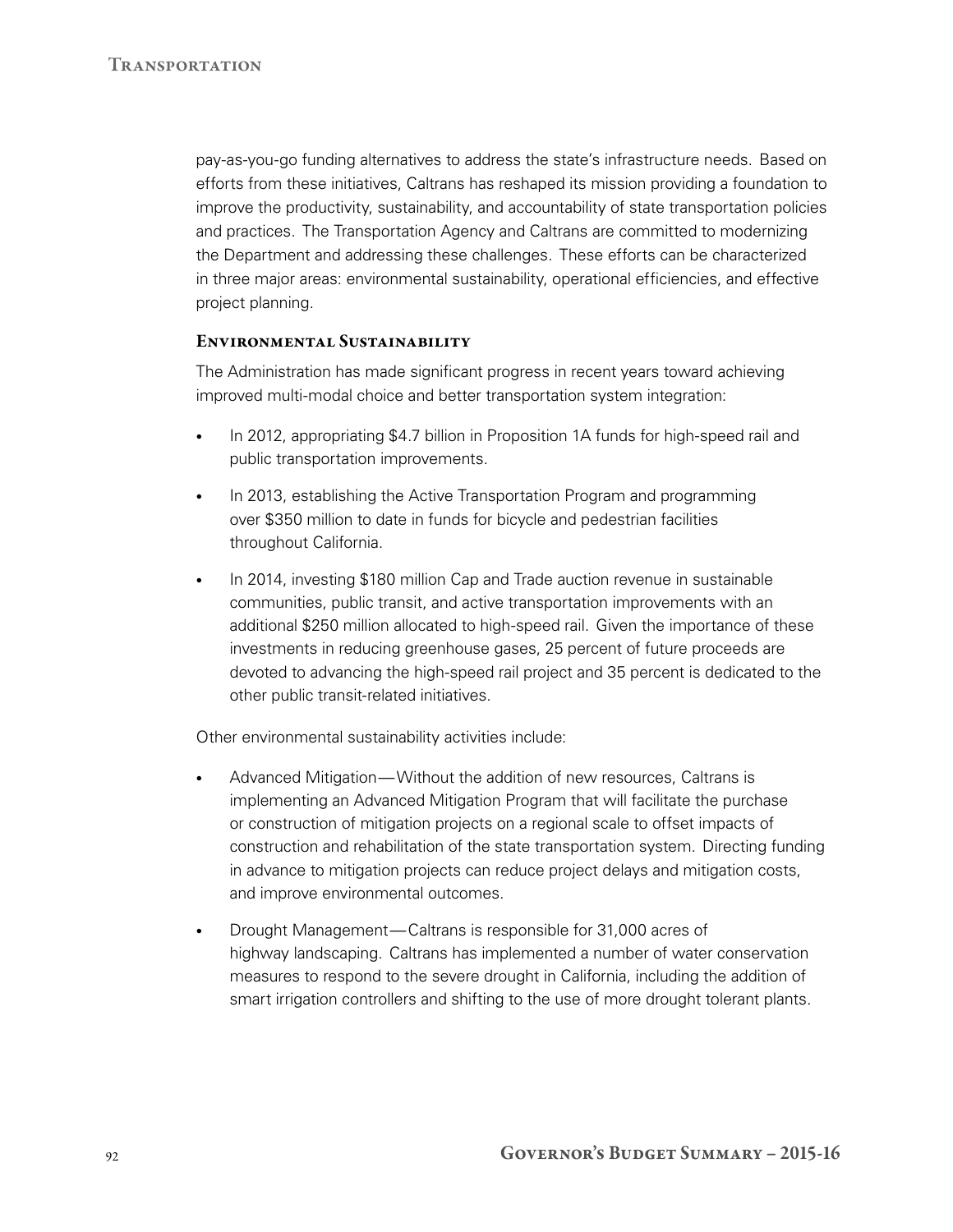Fleet Greening for Air Quality—The Budget includes \$12 million for fleet greening to achieve air quality targets as adopted by the Air Resources Board for all heavy duty equipment. These resources will allow the Department to replace its existing equipment with new, more environmentally efficient equipment.

#### Operational Efficiencies

Building upon recommendations from the SSTI, Caltrans has updated its mission and vision to modernize the department and focuses on preserving and improving the operation of the existing transportation infrastructure.

- Transportation Management Systems—The use of technology to better manage existing highway capacity can be more cost-effective than building new capacity. To that end, the Budget includes an increase of \$6.6 million, 20 traffic operations positions and 44 maintenance positions. These resources will be used to maintain and improve existing transportation management system elements and communication links on the state highway system. These elements are used to anticipate and clear incidents, provide traveler information, and enable integrated corridor management. The traffic operations staff will support a pilot study of two primary north and south corridors to measure the effectiveness of these elements in expanding system capacity and throughput.
- Streamline Relinquishments—A number of routes are still part of the state highway system that no longer serve an interregional purpose, and instead serve primarily regional or local purposes. The existing relinquishment process considers each segment individually. Legislation is proposed to broaden and streamline the state process for relinquishing portions of the statewide system that primarily serve regional or local purposes. Shifting ownership of these segments, many of which run through a downtown area, will increase local flexibility to add stoplights and make better use of valuable real-estate to support transit-oriented development. Additional relinquishments reduce the state's long-term costs for ongoing maintenance and repair.

#### Effective Project Planning

Consistent with recommendations from the SSTI, Caltrans has continued to improve its planning efforts so that limited transportation funding can be used in a timely and effective manner.

Pavement Management System (PaveM)—Pavement deteriorates at different rates depending on the type of traffic or weather conditions to which it is exposed.